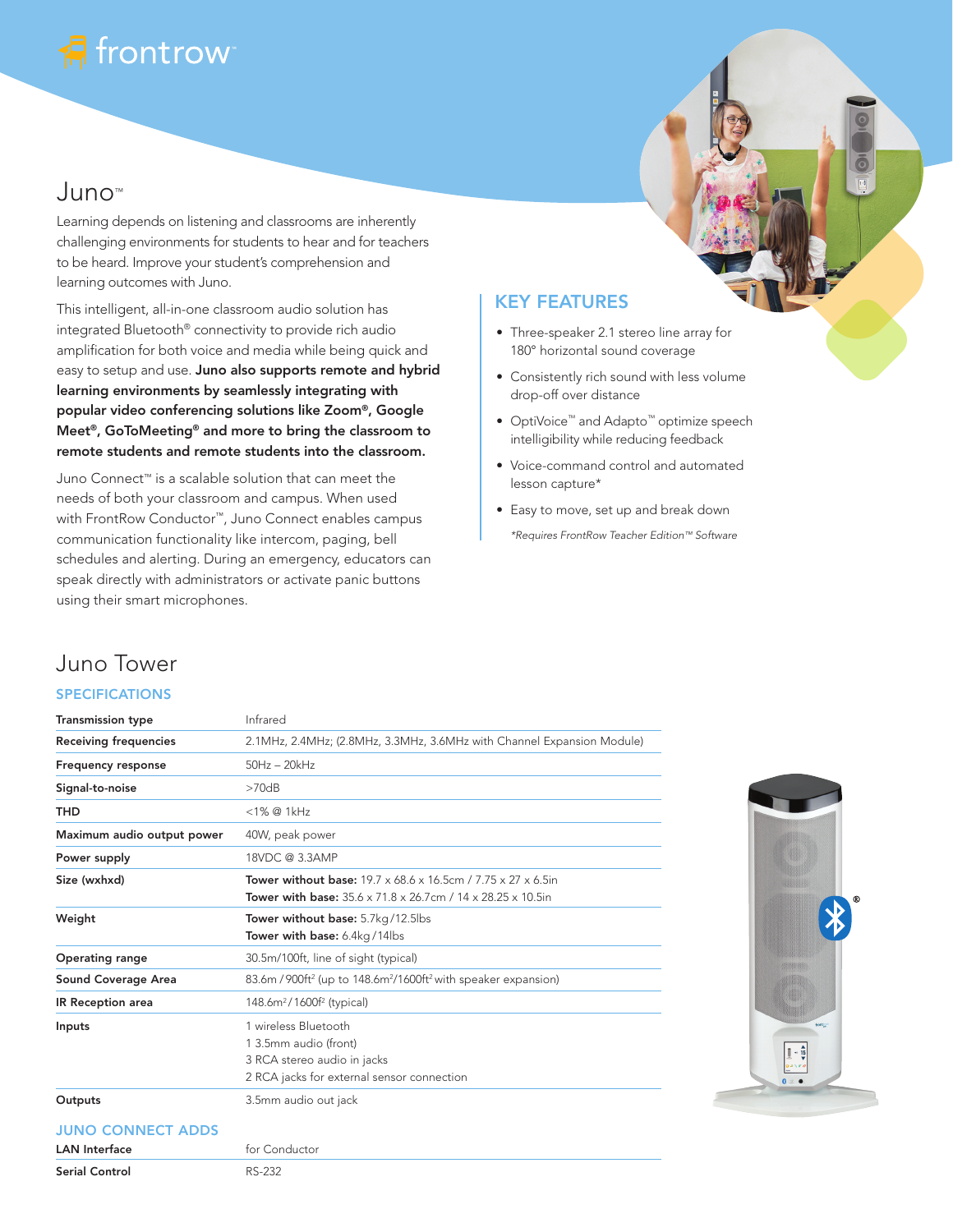### Teacher Microphone

### SPECIFICATIONS

| <b>Transmission type</b>      | Infrared                                                       |
|-------------------------------|----------------------------------------------------------------|
| <b>Transmitting frequency</b> | 2.1MHz, 2.3MHz, 2.4MHz, 2.8MHz, 3.3MHz, 3.6MHz programmable    |
| <b>Frequency response</b>     | $70Hz - 8kHz$                                                  |
| Microphone                    | Unidirectional cardioid                                        |
| <b>Battery life</b>           | 7 hours (typical)                                              |
| Battery type                  | Li-Ion, 3.7V, 850mAH                                           |
| <b>Operating range</b>        | 30.4m/100ft, line of sight (typical)                           |
| Inputs                        | 3.5mm aux input<br>Micro USB for charging and programming      |
| Size (wxhxd)                  | $7.4 \times 6.6 \times 1.3$ cm $/2.9 \times 2.6 \times 0.5$ in |
| Weight                        | 73.7q/2.6oz (with battery and lanyard)                         |



#### USER CONTROLS

| When Pendant Mic is in standby mode: |                                                                  |  |
|--------------------------------------|------------------------------------------------------------------|--|
| Press momentarily                    | Wake                                                             |  |
| <b>When Pendant Mic is active:</b>   |                                                                  |  |
| Press momentarily                    | Mute/Un-mute                                                     |  |
| Press and hold                       | Issue Voice Command or trigger an alert or call the front office |  |

### Accessories

### Student Microphone

#### SPECIFICATIONS

| <b>Transmission type</b>      | Infrared                                                         |
|-------------------------------|------------------------------------------------------------------|
| <b>Transmitting frequency</b> | 2.1MHz, 2.3MHz, 2.4MHz, 2.8MHz, 3.3MHz, 3.6MHz programmable      |
| <b>Frequency response</b>     | $70Hz - 8kHz$                                                    |
| Microphone                    | Unidirectional cardioid                                          |
| <b>Battery life</b>           | 7 hours (typical)                                                |
| Battery type                  | Li-Ion, 3.7V, 850mAH                                             |
| <b>Operating range</b>        | 21.3m/70ft, line of sight (typical)                              |
| Input                         | 3.5mm aux input<br>Micro USB for charging and programming        |
| Size (wxhxd)                  | $3.8 \times 14.7 \times 2.2$ cm $/1.5 \times 5.8 \times 0.85$ in |
| Weight                        | 70.8g/2.5oz                                                      |

#### PUSH-TO-TALK SWITCH

| Press and hold     | Push-to-talk |
|--------------------|--------------|
| Press and slide up | Power on     |

## Microphone Charger

#### SPECIFICATIONS

| Size (wxhxd) | $8.9 \times 4.6 \times 11.4$ cm $/3.5 \times 1.8 \times 4.5$ in |
|--------------|-----------------------------------------------------------------|
| Weight       | 226.7g/8oz                                                      |
| Power supply | 5.9V dc                                                         |